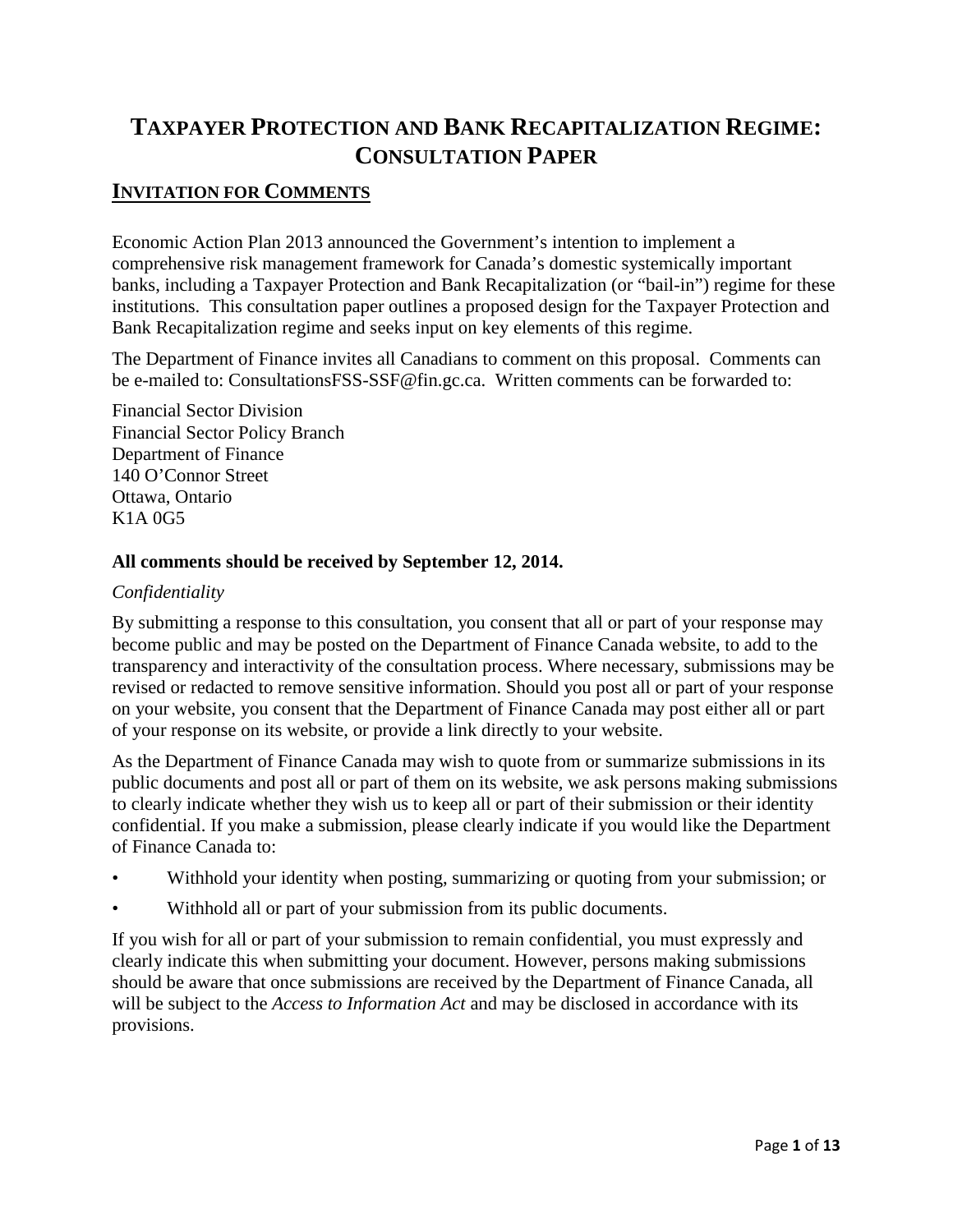## **POLICY OBJECTIVES**

l

The Canadian financial system remained resilient throughout the 2008 global financial crisis, with no Canadian bank failures. In fact, Canadian banks were able to maintain their access to debt and equity markets through the crisis. Today, they are even stronger and better capitalized.

This experience demonstrated the value of Canada's approach to financial sector regulation and supervision. Nevertheless, the crisis further highlighted that some banks are "systemically important"—so important to the functioning of the financial system and economy that they cannot be wound down under a conventional bankruptcy and liquidation process should they fail without imposing unacceptable costs on the economy. These institutions are commonly labelled as "toobig-to-fail." Faced with inadequate tools to deal with failed major banks, many authorities in other jurisdictions were forced to rely on taxpayer-funded capital injections to support these institutions in the interests of broader financial and economic stability.

In addition to the direct costs to taxpayers associated with these bail-outs, the implicit public backing for some of the downside risks they are taking gives the banks' managers an incentive to take on excessive risk, and allows them to borrow on more favourable terms. This in turn further contributes to taxpayer exposure by giving these banks an incentive to grow even larger (at the expense of smaller banks).

The solution to this problem is a special regime for systemically important banks. Such a regime should reduce the likelihood of failure for these banks and provide authorities with the means to restore a bank to viability in the unlikely event that it should fail without disrupting the financial system or economy and without using taxpayer funds.

The Government is putting in place such a regime in Canada: Economic Action Plan 2013 announced a comprehensive risk management framework for Canada's domestic systemically important banks (D-SIBs).<sup>[1](#page-1-0)</sup> This framework includes enhanced supervision by the Office of the Superintendent of Financial Institutions (OSFI—Canada's federal prudential regulator), the development of institution-specific recovery plans as well as resolution plans, higher capital requirements<sup>[2](#page-1-1)</sup> and the development of a Taxpayer Protection and Bank Recapitalization (or "bailin") regime.

The Taxpayer Protection and Bank Recapitalization regime for Canada's D-SIBs would allow for the expedient conversion of certain bank liabilities into regulatory capital when a D-SIB fails (i.e., at the point when the institution becomes non-viable). It would thus enable a resolution strategy that protects taxpayers by ensuring that losses are borne by shareholders and creditors of the failed bank while preserving the same legal entity and contracts of the bank (i.e., keeping it open or "continuing") and, in turn, maintaining the critical services the bank provides to its customers.

<span id="page-1-0"></span> $1$  On March 26, 2013, the Office of the Superintendent of Financial Institutions (OSFI) identified Canada's D-SIBs as Bank of Montreal, Bank of Nova Scotia, Canadian Imperial Bank of Commerce, National Bank of Canada, Royal Bank of Canada, and Toronto-Dominion Bank. Further details can be found on OSFI's website:

<span id="page-1-1"></span>http://www.osfi-bsif.gc.ca/eng/fi-if/rg-ro/gdn-ort/adv-prv/pages/dsib\_nr.aspx.<br><sup>2</sup> Canada's D-SIBs will be subject to a 1 per cent risk-weighted capital surcharge by January 1, 2016. Further details can be found in the following OSFI Advisory:

[http://www.osfi-bsif.gc.ca/Eng/fi-if/rg-ro/gdn-ort/adv-prv/Pages/DSIB\\_adv.aspx.](http://www.osfi-bsif.gc.ca/Eng/fi-if/rg-ro/gdn-ort/adv-prv/Pages/DSIB_adv.aspx)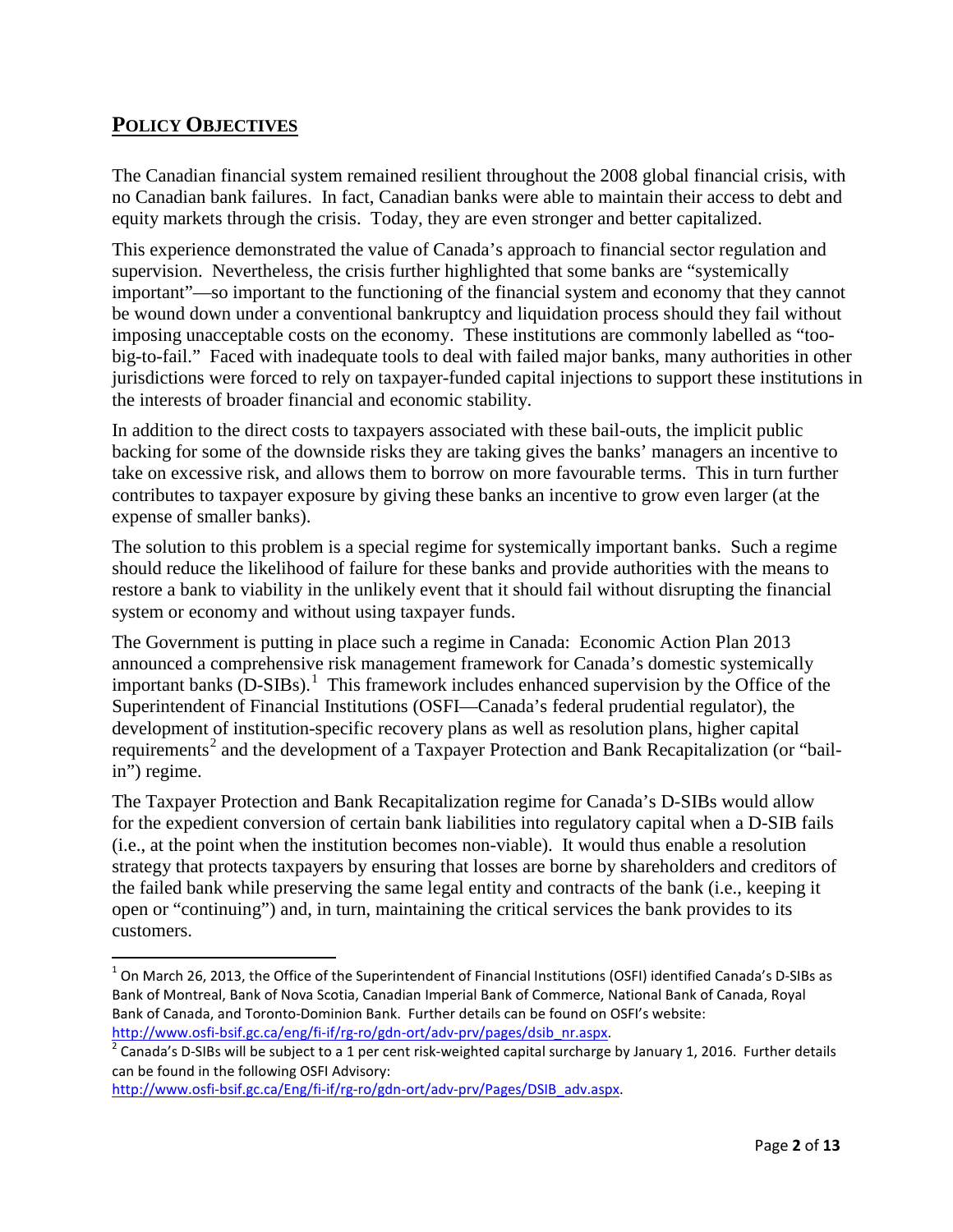Adoption of the Taxpayer Protection and Bank Recapitalization regime would be consistent with international best practices with respect to "bail-in" powers. The concept of bail-in is an important component of the Financial Stability Board's *[Key Attributes of Effective Resolution Regimes for](http://www.financialstabilityboard.org/publications/r_111104cc.pdf)  [Financial Institutions](http://www.financialstabilityboard.org/publications/r_111104cc.pdf)*, which was endorsed by Group of 20 (G-20) Leaders in November 2011 as part of the G-20's broader financial sector reform agenda. A number of jurisdictions have either already incorporated bail-in (or equivalent) powers into their resolution regimes (e.g., Denmark, the United Kingdom (U.K.), Switzerland and the United States  $(U.S.)^3$  $(U.S.)^3$ ) or are actively working towards doing so. Most notably, the European Union (EU) is implementing a Bank Recovery and Resolution Directive that includes a bail-in regime, thereby introducing bail-in across the European banking sector.

The bail-in (or equivalent) powers introduced or planned in other jurisdictions reflect the way that major banks in those jurisdictions are structured. For example, the U.S. and U.K. have large banking groups that are organized with a non-operating holding company at the top of the group, and operating bank subsidiaries underneath. In contrast, Canadian banks are organized with an operating bank as the top-tier parent company. The Government welcomes views on the potential merits of a holding company model (similar to that of other major jurisdictions) in the context of reforms to strengthen Canada's bank resolution framework.

The purpose of this consultation paper is to set out the major features of a proposed Taxpayer Protection and Bank Recapitalization regime for Canada. The overarching policy objective that drives the design of the regime is to preserve financial stability while protecting taxpayers. This objective is supported by the Taxpayer Protection and Bank Recapitalization regime by:

- Reducing the likelihood of a D-SIB failure by enhancing market discipline, limiting moral hazard and constraining incentives for excessive risk-taking by ensuring that bank creditors and capital providers bear losses in the event of a D-SIB becoming non-viable;
- Ensuring that, in the event that a D-SIB experiences severe losses leading to nonviability, it can be quickly restored to viability with no or minimal taxpayer exposure to loss through a resolution strategy which enables conversion of certain liabilities into additional equity capital; and,
- Supporting D-SIBs' ability to provide critical services to the financial system and economy during normal times and in the event that a D-SIB experiences severe losses.

l

<span id="page-2-0"></span><sup>3</sup> Title II of the *Dodd-Frank Wall Street Reform and Consumer Protection Act* provides U.S*.* authorities with the ability to achieve the equivalent outcomes of bail-in through the application of "bridge institution" resolution powers.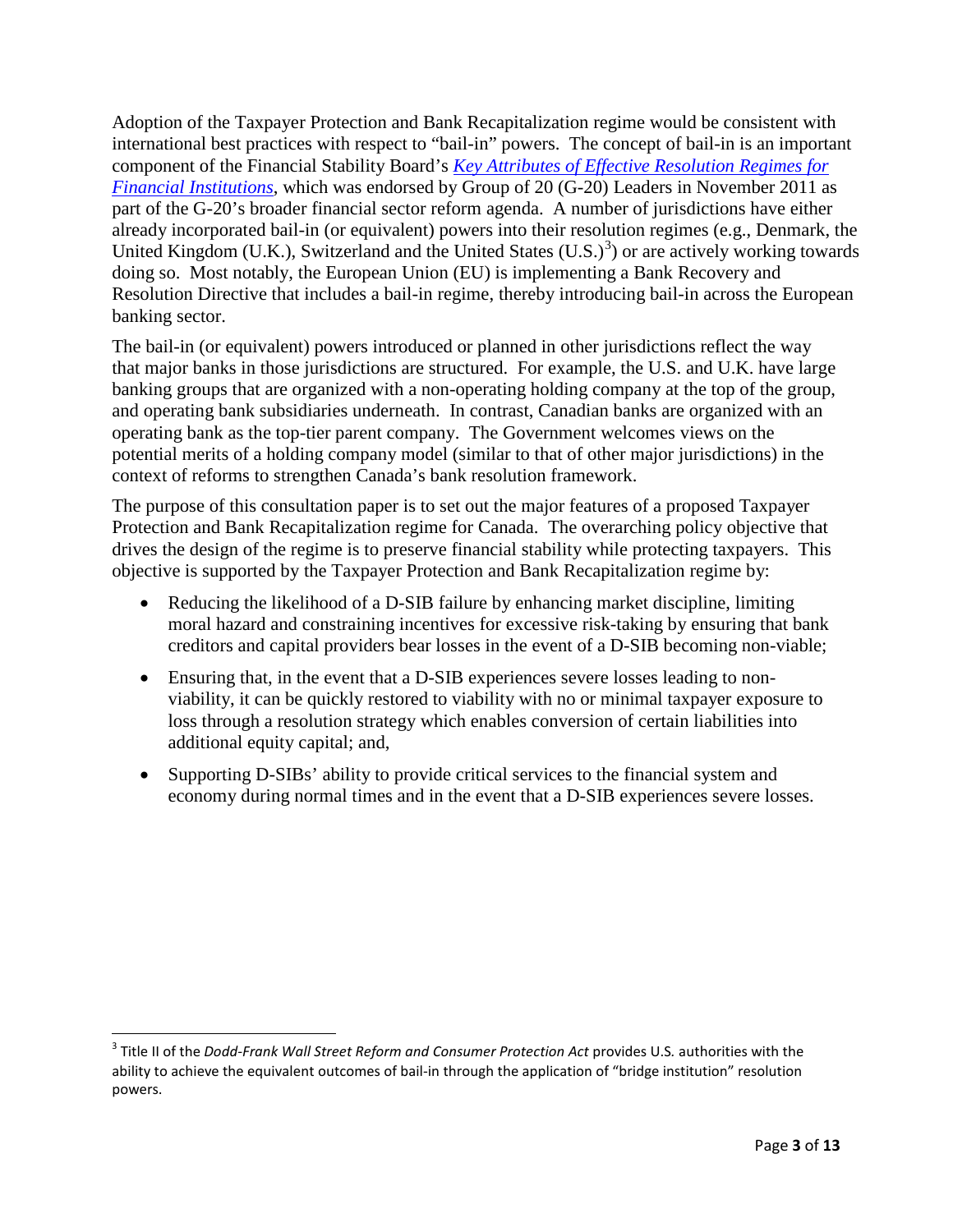## **THE TAXPAYER PROTECTION AND BANK RECAPITALIZATION REGIME AND CANADA'S BANK RESOLUTION FRAMEWORK**

In order to be able to achieve each of the policy objectives outlined above, the Taxpayer Protection and Bank Recapitalization regime would be incorporated into Canada's existing resolution framework for banks.

At the centre of Canada's bank resolution framework are the tools and powers of the Canada Deposit Insurance Corporation (CDIC)—Canada's federal deposit insurer and resolution authority for its member institutions (including the D-SIBs). A key example is CDIC's ability to establish a (CDIC-owned) bridge institution to take on and preserve the critical functions of a non-viable member institution. Under this approach, CDIC would be appointed as the receiver of the non-viable bank and would determine which of the bank's assets and liabilities should be passed to the bridge institution (including, at a minimum, all insured deposits). The assets not acquired by the bridge institution would remain in the failed bank, which would be placed into liquidation. The bridge institution could operate for up to five years<sup>[4](#page-3-0)</sup> and would be terminated through a sale of assets or shares or through an orderly wind-down of business.

OSFI's Non-Viability Contingent Capital (NVCC) requirements represent another important element of Canada's resolution framework. NVCC is a non-common capital instrument that includes contractual provisions providing for a full and permanent conversion of the instrument into common shares upon a trigger event.<sup>[5](#page-3-1)</sup> As of January 1, 2013, all Canadian banks' newly issued non-common capital must be NVCC in order to qualify as regulatory capital.

<span id="page-3-2"></span>A significant feature of the Taxpayer Protection and Bank Recapitalization regime is its ability (when combined with NVCC and other resolution tools) to serve as the basis for a "continuing bank" resolution strategy: one that returns the bank to viability while preserving the same legal entity, its critical functions and associated contracts.

 $\overline{\phantom{a}}$ 

<span id="page-3-1"></span><span id="page-3-0"></span> $^4$  The bridge institution can operate for two years, with the possibility of three subsequent one-year extensions.<br><sup>5</sup> The following events would trigger automatic conversion of NVCC:

the Superintendent of Financial Institutions (the "Superintendent") publicly announces that the institution has been advised, in writing, that the Superintendent is of the opinion that the institution has ceased, or is about to cease, to be viable and that, after the conversion of all contingent instruments and taking into account any other factors or circumstances that are considered relevant or appropriate, it is reasonably likely that the viability of the institution will be restored or maintained; or

a federal or provincial government in Canada publicly announces that the institution has accepted or agreed to accept a capital injection, or equivalent support, from the federal government or any provincial government or political subdivision or agent or agency thereof without which the institution would have been determined by the Superintendent to be non-viable.

Further details can be found in OSFI's Capital Adequacy Requirements Guideline (2014): [http://www.osfi-bsif.gc.ca/Eng/fi-if/rg-ro/gdn-ort/gl-ld/Pages/car\\_index.aspx.](http://www.osfi-bsif.gc.ca/Eng/fi-if/rg-ro/gdn-ort/gl-ld/Pages/car_index.aspx)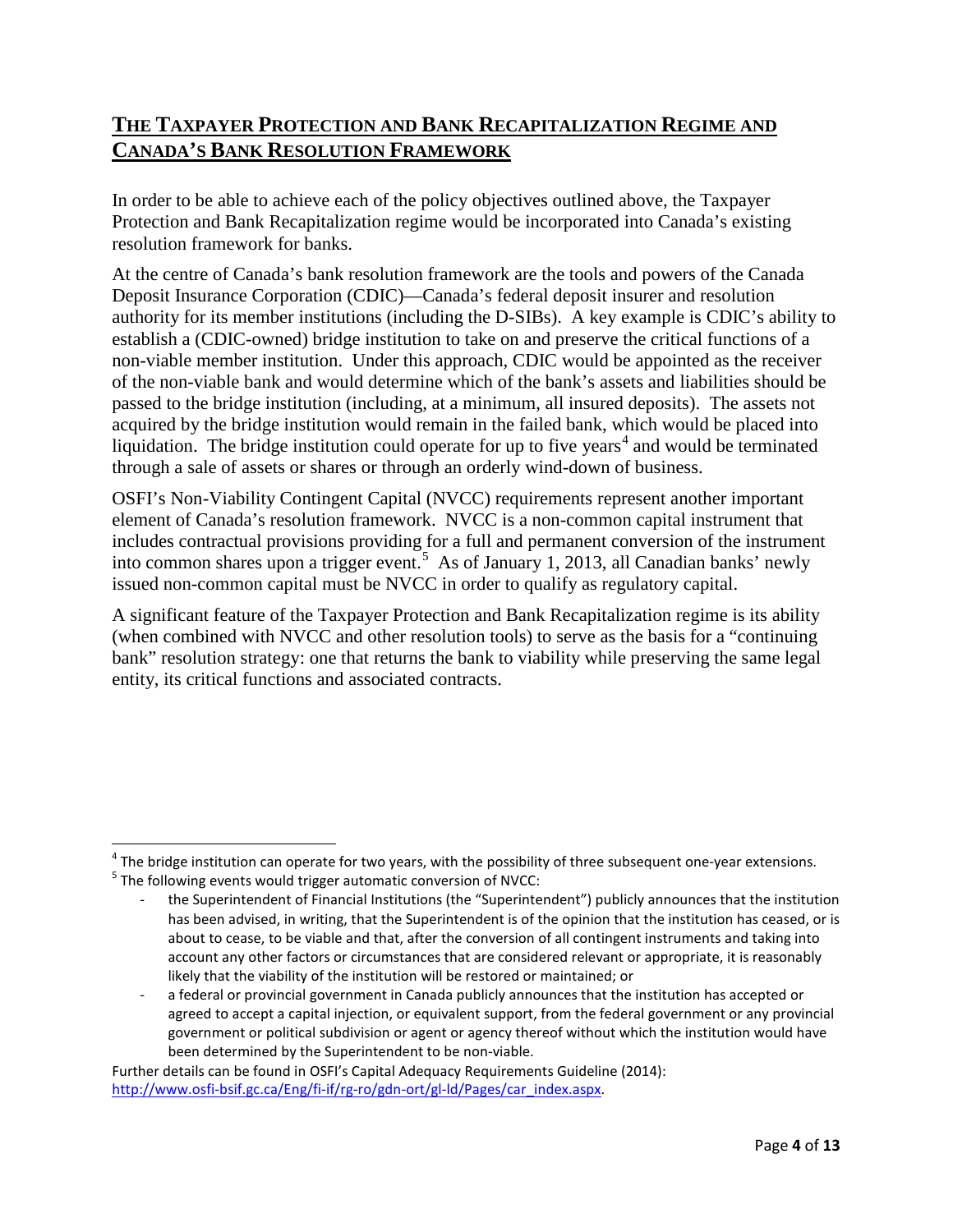The ability for authorities to recapitalize a non-viable bank through the conversion of certain bank liabilities into regulatory capital—the core element of the Taxpayer Protection and Bank Recapitalization regime—would work in concert with the other elements of Canada's bank resolution framework. More specifically, additional measures (e.g., temporary public control or ownership of the non-viable bank) would need to accompany the recapitalization of the bank in order to provide for a robust overall resolution strategy. As such, the Government is reviewing CDIC's existing tools and powers in order to determine how best to integrate the proposed conversion power as part of CDIC's toolkit (see *Review of Canada's Bank Resolution Framework* below).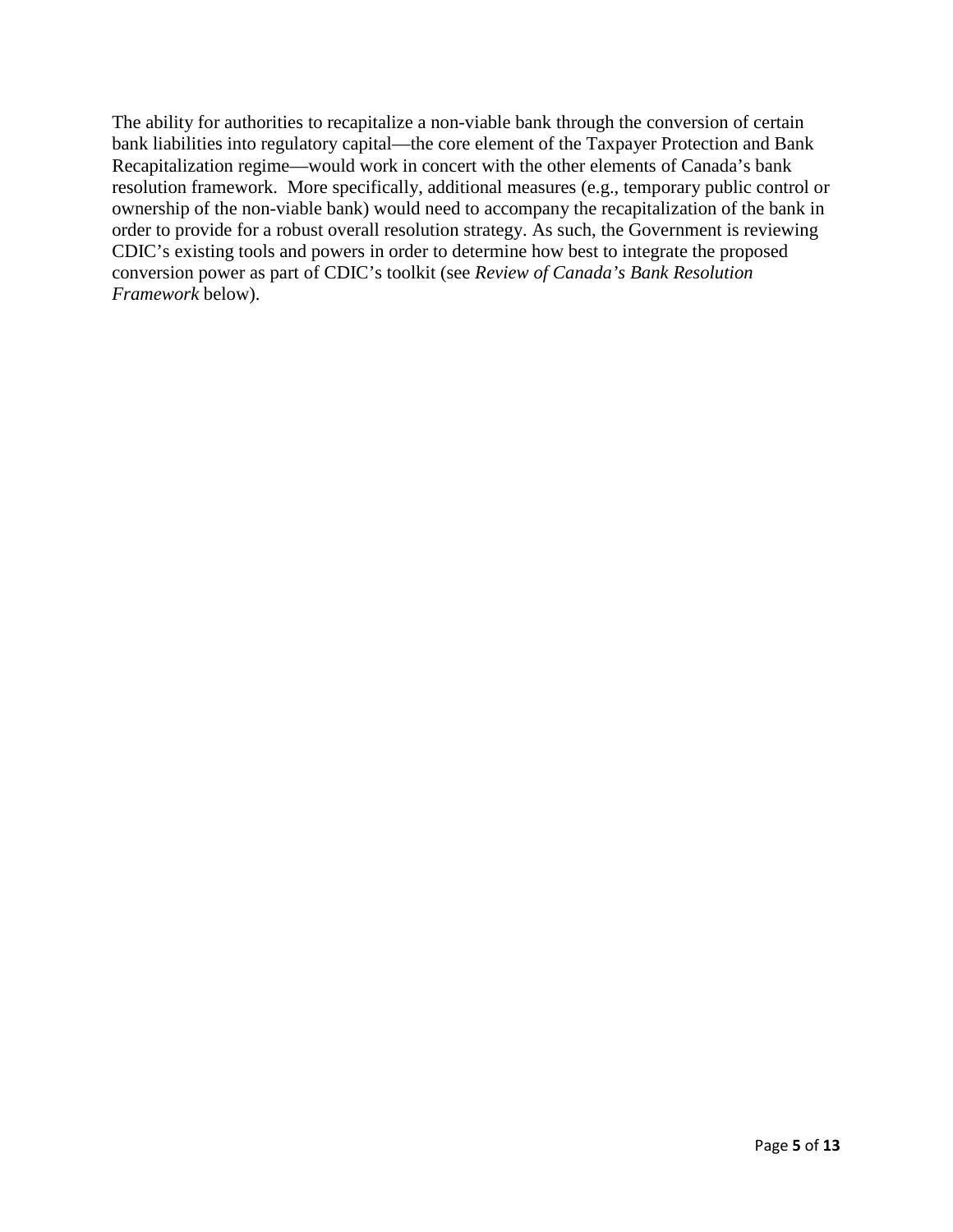## **KEY FEATURES OF THE PROPOSED TAXPAYER PROTECTION AND BANK RECAPITALIZATION REGIME**

#### **1)** *Statutory Conversion Power*

The Government proposes that the cornerstone of the Taxpayer Protection and Bank Recapitalization regime be a statutory power allowing for the permanent conversion—in whole or in part—of specified eligible liabilities into common shares of a bank (see *Scope of Application* below) designated as a D-SIB by OSFI, [6](#page-5-0) following certain preconditions (see *Sequencing and Preconditions* below). The power would also allow for (but not require) the permanent cancellation, in whole or in part, of pre-existing shares of the bank.[7](#page-5-1)

#### <span id="page-5-4"></span>**2)** *Sequencing and Preconditions*

The Government proposes that authorities be able to exercise the conversion power only following specific events.

First, there must be a determination by the Superintendent of Financial Institutions that the bank has ceased, or is about to cease, to be viable. Second, there must be a full conversion of the bank's NVCC instruments.<sup>[8](#page-5-2)</sup>

Note that these are necessary, but not sufficient, preconditions for the exercise of the conversion power. Authorities would retain the discretion to not exercise the conversion power even if the preconditions had been met. For example, authorities may decide not to exercise the power if conversion of NVCC instruments were deemed to be sufficient to adequately recapitalize the bank.

In addition, as noted above, use of the conversion power would take place in the context of a broader resolution strategy that is appropriate to the particular circumstances of the bank.

#### **3)** *Scope of Application*

In order to allow for a smooth transition for affected market participants and to maximize legal clarity and enforceability of the Taxpayer Protection and Bank Recapitalization regime, the Government proposes that the conversion power only apply to D-SIB liabilities that are issued, originated or renegotiated after an implementation date determined by the Government. The regime would not be applied retroactively to liabilities outstanding as of the implementation date.

The Government proposes that "long-term senior debt"—senior unsecured debt<sup>[9](#page-5-3)</sup> that is tradable and transferable with an original term to maturity of over 400 days—be subject to conversion

<span id="page-5-3"></span> $\overline{\phantom{a}}$ 

<span id="page-5-1"></span><span id="page-5-0"></span><sup>&</sup>lt;sup>6</sup> See footnote 1.<br><sup>7</sup> For greater certainty, this power would only be applied to common shares of the bank which were outstanding prior to the point of non-viability.

<span id="page-5-2"></span>Note that alternatively, the automatic trigger for conversion of NVCC instruments related to acceptance by the bank of a capital injection (see footnote [5\)](#page-3-2) would also serve as to satisfy these preconditions for exercising the statutory conversion power.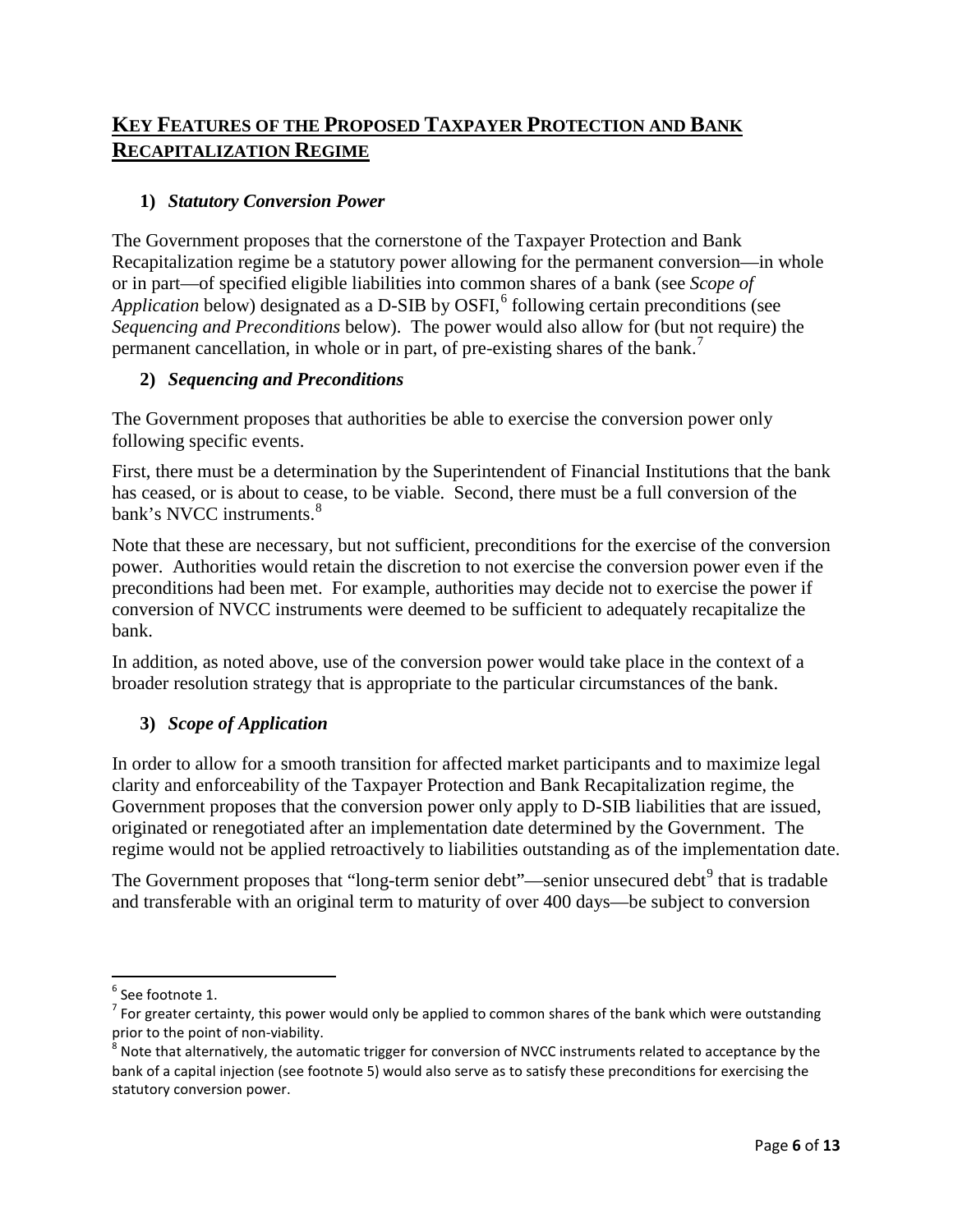through the exercise of the statutory conversion power.<sup>[10](#page-6-0)</sup> Authorities would also have the ability to cancel, in whole or in part, the pre-existing common shares of the bank in the context of exercising the conversion power.<sup>[11](#page-6-1)</sup> This scope of application would minimize the practical and legal impediments to exercising a conversion in a timely fashion. It would also minimize any potential adverse impacts on banks' access to liquidity under stress and support financial stability more broadly.

### <span id="page-6-2"></span>**4)** *Magnitude of Conversion*

 $\overline{\phantom{a}}$ 

The Government proposes that authorities have the flexibility to determine, at the time of resolution, the portion of eligible liabilities that is to be converted into common shares in accordance with the conversion power. All long-term senior debt holders would be converted on a pro rata basis—that is, each of these creditors would have the same portion (up to 100 per cent) of the par value of their claims converted to common shares.

Authorities' determination of the total amount of eligible liabilities to be converted would be based on ensuring that the D-SIB emerges from a conversion well-capitalized, with a buffer of capital above the target capital requirements set by OSFI.

Conversion of eligible liabilities would respect the hierarchy of claims in liquidation on a relative, not absolute, basis. For example, for every dollar of their claim that is converted, longterm senior debt holders would receive economic entitlements (in the form of common shares) that are more favourable than those provided to former NVCC subordinated debt investors, but NVCC subordinated debt investors would not be subject to 100 per cent losses in the context of exercising the conversion power.

In addition, unless investors agree to specific terms of conversion contractually, conversion of eligible liabilities would be subject to the principle that no creditor be worse off as a result of conversion than they would have been in a traditional liquidation (see *Right to Compensation*  below).

<sup>&</sup>lt;sup>9</sup> In the case of senior unsecured debt instruments subject to a partial conversion as per specific contractual conversion terms, the residual (unconverted) portion of the claim would also be within the scope of the statutory conversion power.<br><sup>10</sup> As noted in *Sequencing and Preconditions,* NVCC instruments would be subject to conversion as per their

<span id="page-6-1"></span><span id="page-6-0"></span>contractual terms and conditions. Any non-NVCC preferred shares or non-NVCC subordinated debt instruments that are issued or renegotiated *after the implementation date* for the Taxpayer Protection and Bank Recapitalization regime would be subject to conversion through the exercise of the conversion power. These instruments would be fully converted prior to conversion of any portion of long-term senior unsecured debt.<br><sup>11</sup> See footnot[e 7.](#page-5-4)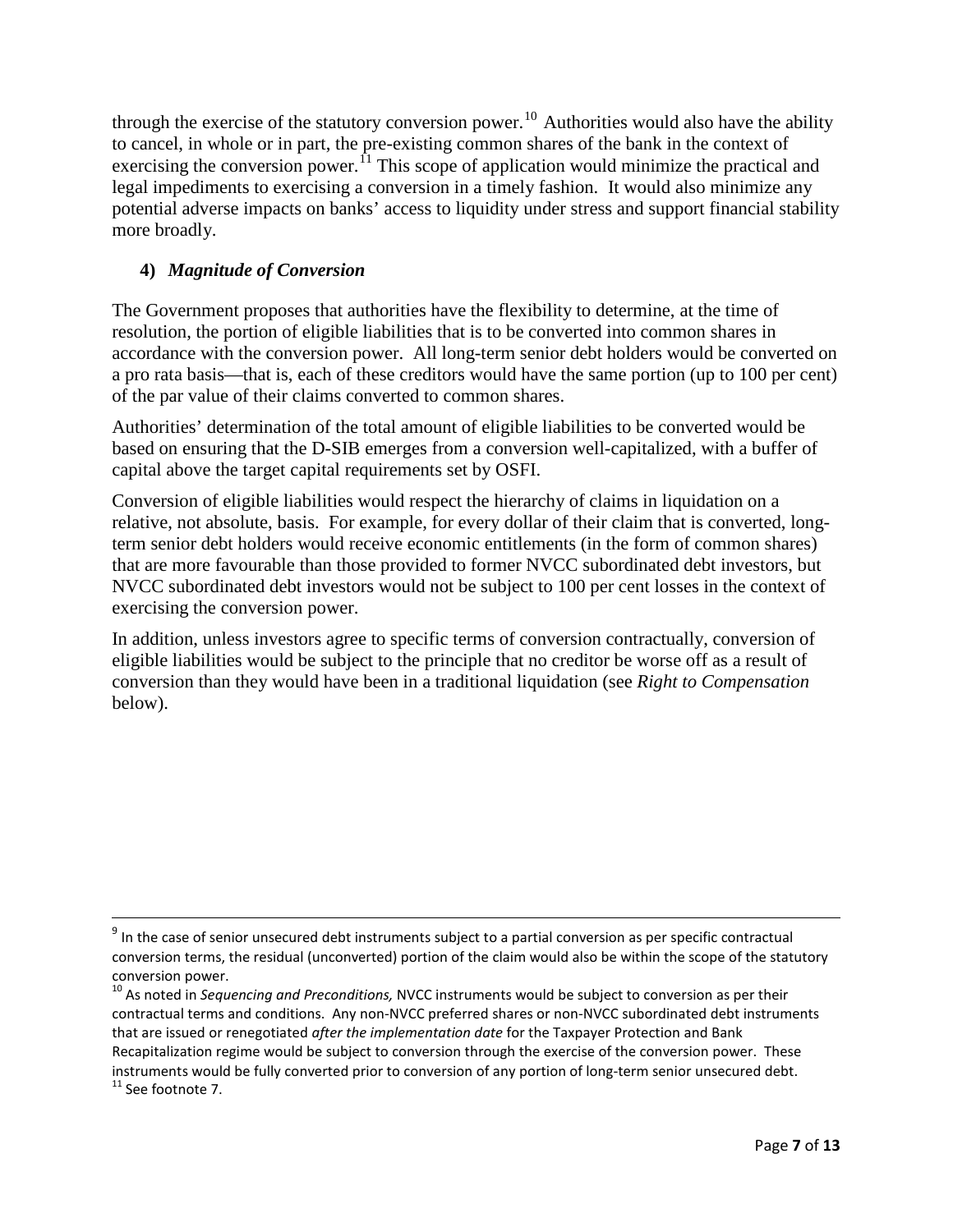#### **5)** *Conversion Terms*

l

As set out in OSFI's *[Capital Adequacy Requirements Guideline \(2014\)](http://www.osfi-bsif.gc.ca/Eng/Docs/CAR_chpt2.pdf)*, all NVCC instruments must feature contractual conversion terms that specify a formula for determining how many common shares would be received by the NVCC investor upon conversion of the instrument. These conversion formulas are to be tied to factors such as the market value of the bank's common shares at or just before the NVCC trigger event (i.e., the point of non-viability). While NVCC instruments must comply with certain regulatory principles, key features such as the conversion formulas are principally market-driven, allowing issuing banks and investors to determine in advance how the bank's value should be distributed in the event that the institution were to become non-viable.

Building on this approach, and to provide greater certainty and transparency to investors and creditors that may be subject to the statutory conversion power, the Government proposes to link the conversion terms it would apply with respect to eligible liabilities to those of outstanding NVCC instruments. Specifically, the number of common shares that would be provided for each dollar of par value of a claim that is converted would be tied to the conversion formulas of any outstanding NVCC instruments.

This approach would be communicated to all market participants in advance*,* and would be applied as follows: long-term senior debt holders would receive, for each dollar of par value converted, an amount of common shares determined as a fixed multiple, *X,* of the most favourable conversion formula<sup>[12](#page-7-0)</sup> among the bank's NVCC subordinated debt instruments (or, if none exists, the bank's NVCC preferred shares<sup>[13](#page-7-1)</sup>).<sup>[14](#page-7-2)</sup>

As with the overall approach, the fixed conversion multiplier, *X*, would be set in advance by public authorities through regulation or guidance (and would thus be public information).<sup>[15](#page-7-3)</sup>

- Non-NVCC preferred shares would be converted on the basis of the same conversion formula as the least favourable conversion formula among the bank's NVCC preferred share instruments.

<span id="page-7-0"></span><sup>12</sup> In this context, "most favourable" should be interpreted in terms of most favourable *for the investor or creditor*  (i.e., the holder of the security).

<span id="page-7-1"></span> $^{13}$  Where the bank has no NVCC instruments outstanding in advance of a trigger event, the conversion formula applied to senior debt instruments in a conversion would be based on the most favourable conversion formula among all outstanding NVCC instruments issued by other D-SIBs.<br><sup>14</sup> Note that conversion of any eligible non-NVCC preferred shares or non-NVCC subordinated instruments (see

<span id="page-7-2"></span>footnote [10\)](#page-6-2) would also be tied to the conversion terms of outstanding NVCC instruments. Specifically, the following approach would apply to conversion of these instruments:

<sup>-</sup> Non-NVCC subordinated debt instruments would be converted on the basis of the same conversion formula as the least favourable conversion formula among the bank's NVCC subordinated debt instruments.<br><sup>15</sup> For example, a potential range for the conversion multiplier would be 1.1 to 2.0.

<span id="page-7-3"></span>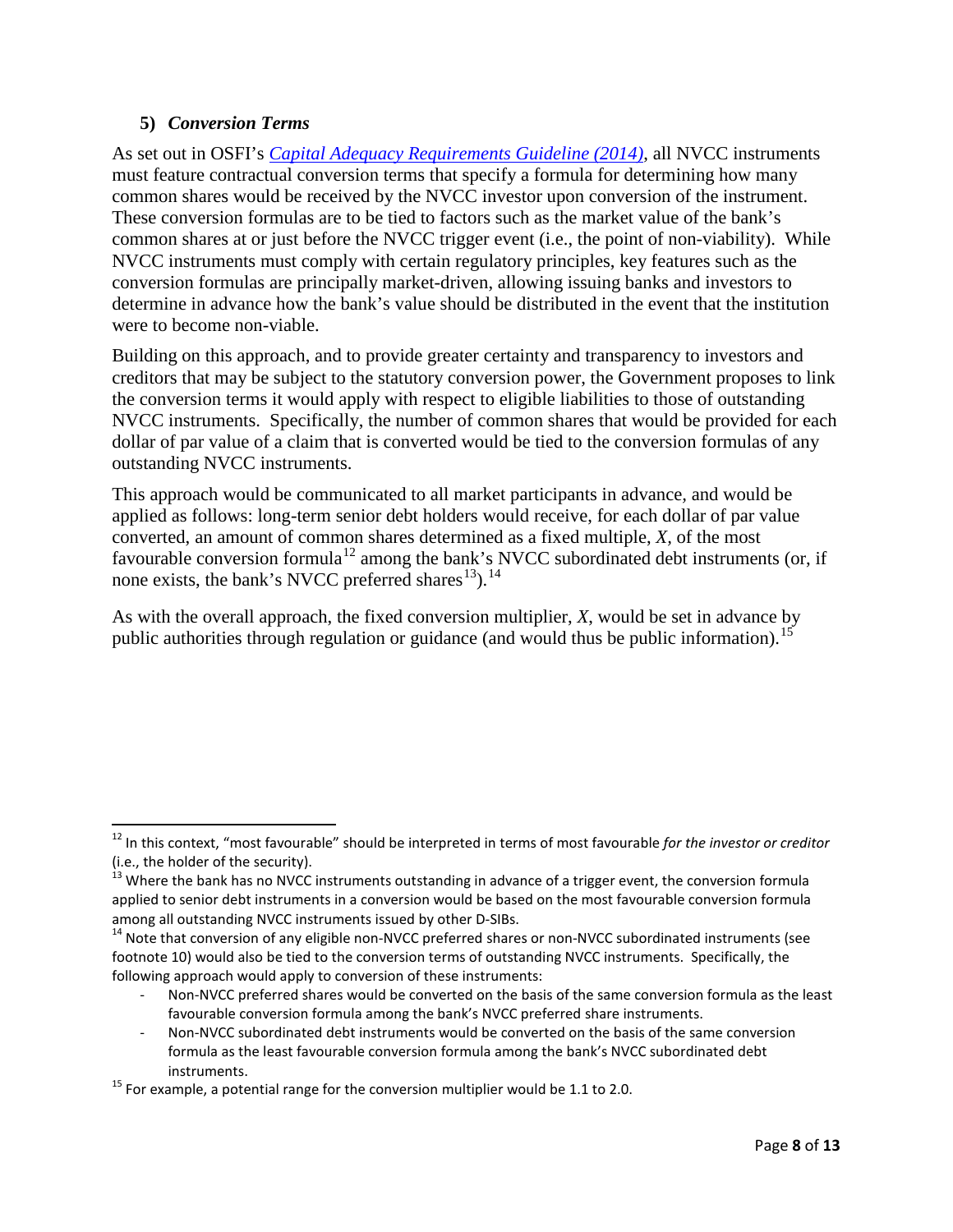#### **6)** *Right to Compensation*

The Government proposes that shareholders and creditors subject to conversion be entitled to be made no worse off than they would have been if the bank had been resolved through liquidation. The Government further proposes that the process for determining and, if necessary, providing compensation to shareholders and creditors that have been subject to conversion build on existing processes set out in subsections 39.23 to 39.37 of the *Canada Deposit Insurance Corporation Act*.

### **7)** *Disclosure Requirements*

l

In order to promote transparency for investors and creditors that may be subject to conversion, the Government proposes that all D-SIBs be required to:

- include specific disclosures related to the conversion power in any agreement governing an eligible liability as well as any accompanying offering documents; and,
- include a clause in the contractual provisions governing any eligible liability through which investors provide express submission to the Canadian Taxpayer Protection and Bank Recapitalization regime, notwithstanding any provision of foreign law to the contrary.

### **8)** *A Higher Loss Absorbency Requirement for D-SIBs*

In order for conversion of NVCC and long-term senior debt to be effective as the basis for resolving a D-SIB and restoring it to viability, D-SIBs must have sufficient loss absorbing capacity so that they can withstand severe, but plausible, losses and emerge from a conversion adequately capitalized with a buffer above target capital requirements. The Government therefore proposes that D-SIBs be subject to a Higher Loss Absorbency (HLA) requirement to be met flexibly through the sum of regulatory capital (i.e., common equity and NVCC instruments) and long-term senior debt (see *Scope of Application* above) that is directly issued by the parent bank.

To avoid contagion in the event of a conversion, investments in the long-term senior debt of other banks or in a bank's own long-term senior debt would be deducted from that bank's amount of debt outstanding for the purposes of meeting the HLA requirement under a corresponding deduction approach.<sup>16</sup>

The Government proposes that there be a uniform and public minimum HLA requirement applicable to all D-SIBs.

The HLA requirement would be administered by OSFI. The Government would retain the discretion to require higher target levels of loss absorbency than the minimum HLA requirement for specific banks where it is deemed necessary for financial stability reasons.

<span id="page-8-0"></span><sup>&</sup>lt;sup>16</sup> Where a D-SIB has insufficient eligible debt to satisfy the deduction, the shortfall would be deducted from the next tier of capital (i.e., if a bank does not have enough eligible debt outstanding to satisfy the deduction, the shortfall would be deducted from Tier 2 capital for the purposes of meeting the HLA requirement).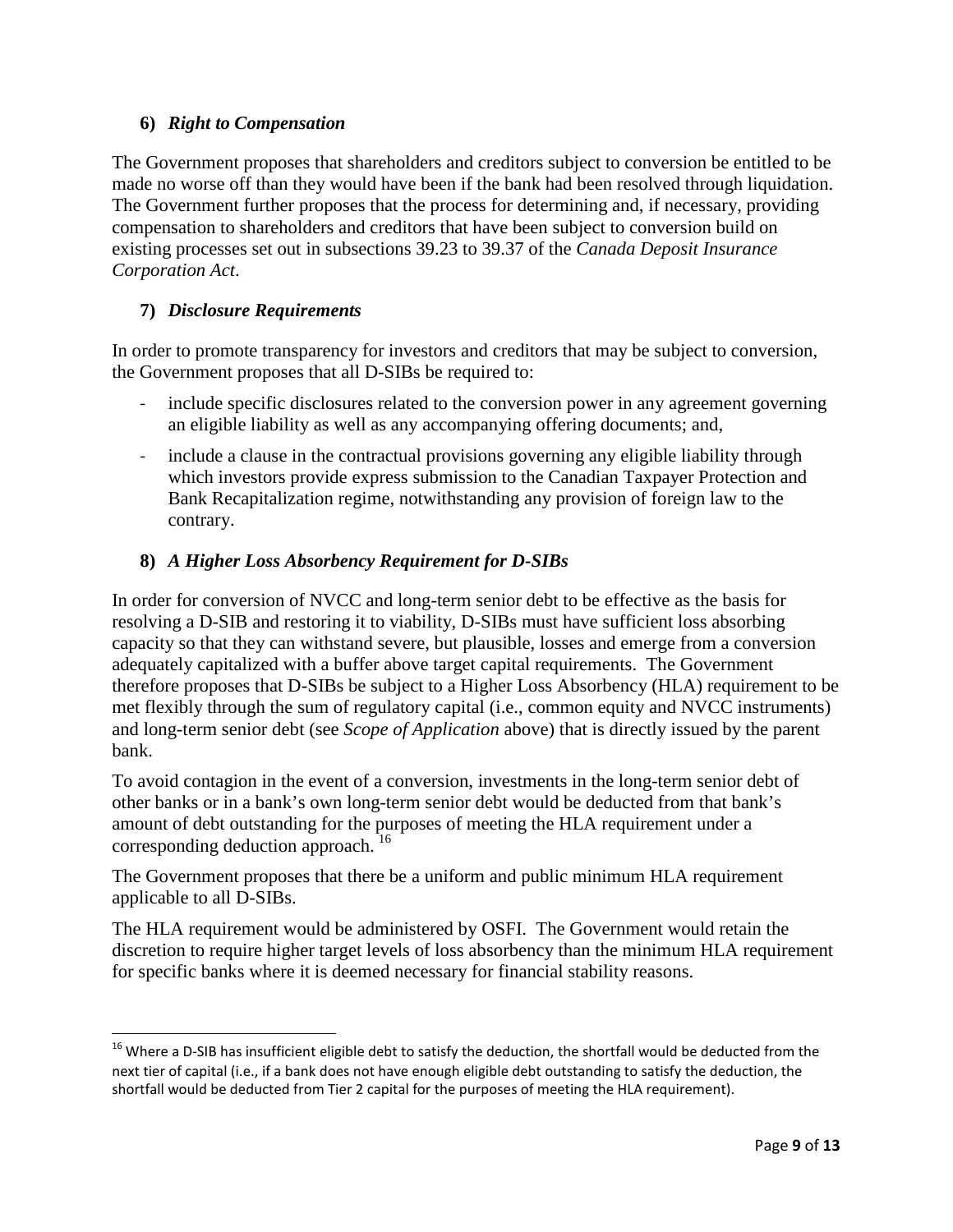The Government proposes that the HLA requirement be set at a specific value (as opposed to a range). The Government further proposes that this value be between 17 and 23 per cent of riskweighted assets (RWA). For example, a HLA requirement at the low end of this range (17 per cent of RWA) would ensure that banks could absorb losses of 5.5 per cent of RWA and emerge from a conversion with common equity of 11.5 per cent of RWA (Basel III minimum Total Capital Ratio of 10.5 per cent plus a buffer of 1 per cent). Setting the HLA requirement at higher levels within the range would effectively insure against higher potential losses and/or allow for higher levels of capitalization for the bank following a conversion.

For greater certainty, the HLA requirement would not replace the target and minimum capital regulatory capital requirements prescribed by OSFI, and capital which is used to meet those requirements would also be eligible for the purposes of meeting the HLA requirement.

#### **9)** *Transition*

As noted in *Scope of Application*, the Government proposes to only have the Taxpayer Protection and Bank Recapitalization regime apply to liabilities that are issued, originated or renegotiated after an implementation date determined by the Government. It would not be applied retroactively to liabilities outstanding as of the implementation date (i.e., these liabilities would be "grandfathered"), in order to allow for a smooth transition for affected market participants and to maximize the legal clarity and enforceability of the regime.

The Government further proposes to provide for a transition period between the initial implementation date of the Taxpayer Protection and Bank Recapitalization regime and a future date on which D-SIBs would be required to meet the HLA requirement and conversion powers would come into force.

### **10)** *Consumer Deposits*

The Government is committed to ensuring that Canada's deposit insurance framework adequately protects the savings of Canadian consumers. In this regard, deposits will be excluded from the Taxpayer Protection and Bank Recapitalization regime. As announced in Economic Action Plan 2014, the Government plans to undertake a broad review of Canada's deposit insurance framework by examining the appropriate level, nature, and pricing of protection provided to deposits and depositors.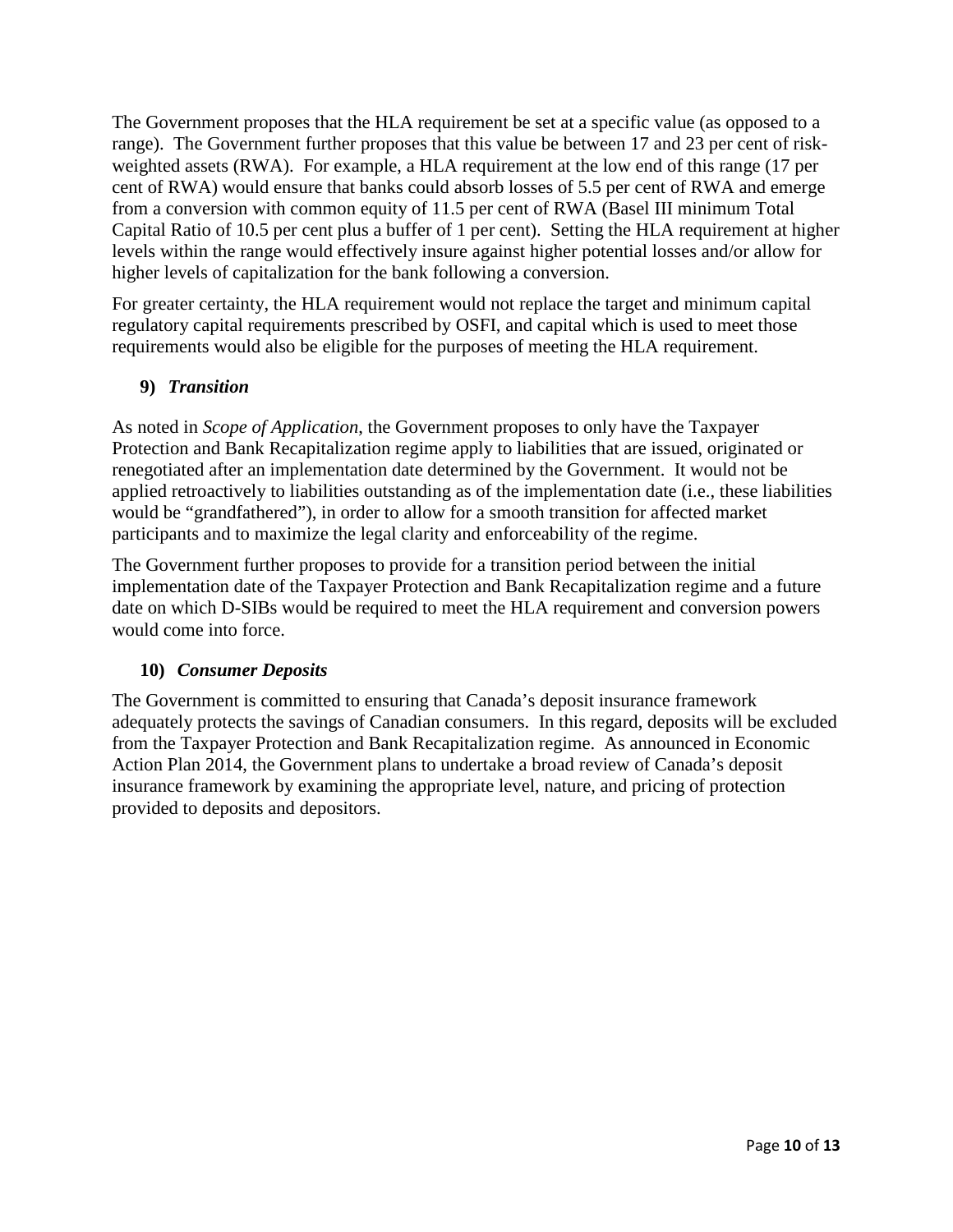## **REVIEW OF CANADA'S BANK RESOLUTION FRAMEWORK**

The Government is reviewing CDIC's existing tools and powers in order to determine how best to integrate the conversion power as part of CDIC's toolkit. This review is aimed at ensuring that conversion can form part of a robust overall resolution strategy (or strategies). Such a resolution strategy should meet the objectives for the Taxpayer Protection and Bank Recapitalization regime itself as outlined at the beginning of this paper, including the overarching objective of preserving financial stability while protecting taxpayers, as well as the following additional objectives:

- Enable the bank to quickly attract new funding from the private sector following a conversion;
- Minimize contagion to other financial institutions;
- Address the underlying problem(s) which contributed to the bank's failure;
- Maximize preservation of the bank's assets and franchise value; and,
- Enable the bank to return to private sector control, in a manner that would be consistent with the preservation of financial stability, as quickly as possible.

The incorporation of the conversion power into Canada's resolution toolkit will also take into account developments in other jurisdictions in this area. With the shared goal of ensuring that systemically important banks can be safely resolved should they fail, different jurisdictions have taken or are contemplating approaches that reflect their unique circumstances and the structures of their financial institutions.

In the U.S., Title II of the *Dodd-Frank Wall Street Reform and Consumer Protection Act* provides the U.S. Federal Deposit Insurance Corporation (FDIC) with strengthened powers to resolve systemically important financial institutions. The FDIC has set out a resolution strategy<sup>[17](#page-10-0)</sup> that it proposes to apply to its largest, most complex banks in the event of their failure.

This strategy is predicated on a holding company structure for major U.S. banks. First, the FDIC would be appointed as receiver of the top-tier, parent holding company of the financial group following its failure. Second, the FDIC would transfer sound operating subsidiaries to a newly established "bridge" financial holding company (or companies), which would be initially owned and controlled by the FDIC itself. Losses would be assigned to shareholders and unsecured creditors of the failed holding company by leaving them in the receivership. Finally, the FDIC may convert some of the claims of creditors of the failed holding company into equity in the new bridge financial company in the context of returning it to the private sector. Thus, the outcome for shareholders and creditors of such a resolution strategy may be similar to the outcomes of a resolution strategy based on direct bail-in of the failed holding company.

 $\overline{\phantom{a}}$ 

<span id="page-10-0"></span> $17$  Further information can be found on the FDIC's website: <http://www.fdic.gov/news/news/press/2013/pr13112.html> <http://www.fdic.gov/about/srac/2012/gsifi.pdf>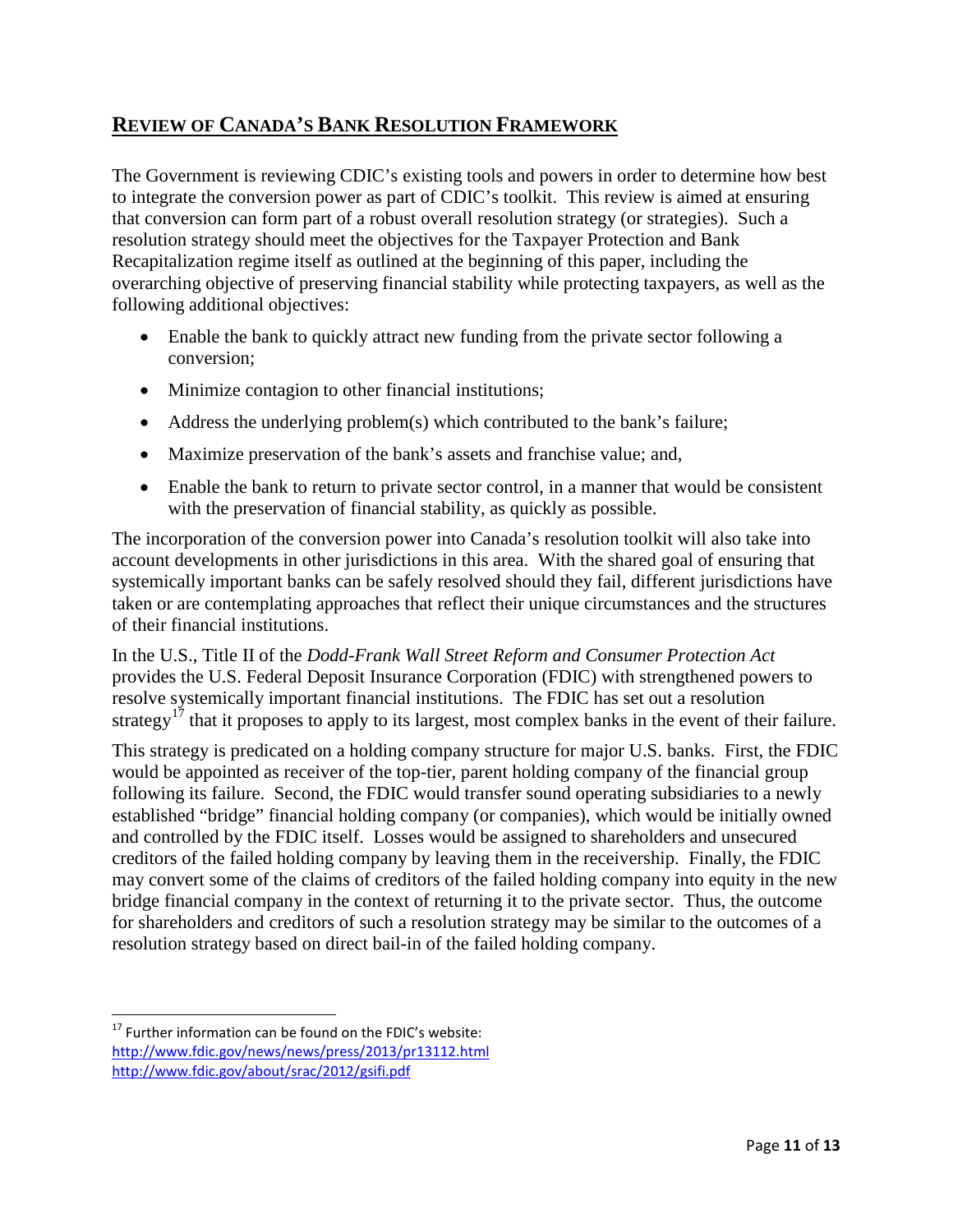U.K. authorities are also developing a resolution strategy for systemically important U.K. banks that is facilitated by the existence of a holding company structure.<sup>18</sup> In resolution, U.K. authorities would apply bail-in first to holding company debt in order to recapitalize the group. Unlike the U.S. approach, however, the U.K.'s resolution strategy does not necessarily entail the creation of a "bridge" holding company, and instead allows the existing holding company to be recapitalized directly through bail-in.

Resolution strategies targeted at a top-tier holding company include certain key elements. For example, it is important that the holding company be a "non-operating" entity with limited activities beyond issuance of equity and debt securities and holding investments in subsidiary companies (e.g., no direct participation in financial market infrastructures). There must also be sufficient equity and debt at the top holding company level which can absorb losses in resolution, something which U.S. authorities have acknowledged, noting that regulation may be adopted to ensure sufficient loss absorbency in this regard.<sup>[19](#page-11-1)</sup>

No Canadian D-SIB currently has a holding company structure. Rather, they each have an operating bank at the top of their organizational structures. The Government will consider the merits of a holding company structure for Canadian banks (e.g., through the use of a nonoperating bank or a regulated holding company) as a means of strengthening authorities' ability to resolve them successfully in the event of failure, taking into account implications for banks' operations on a going concern basis.

l

<span id="page-11-1"></span><span id="page-11-0"></span><sup>&</sup>lt;sup>18</sup> <http://www.bankofengland.co.uk/publications/Documents/speeches/2013/speech685.pdf><br><sup>19</sup> Such a requirement would serve the same purpose as the HLA requirement proposed in this paper for Canadian D-SIBs.